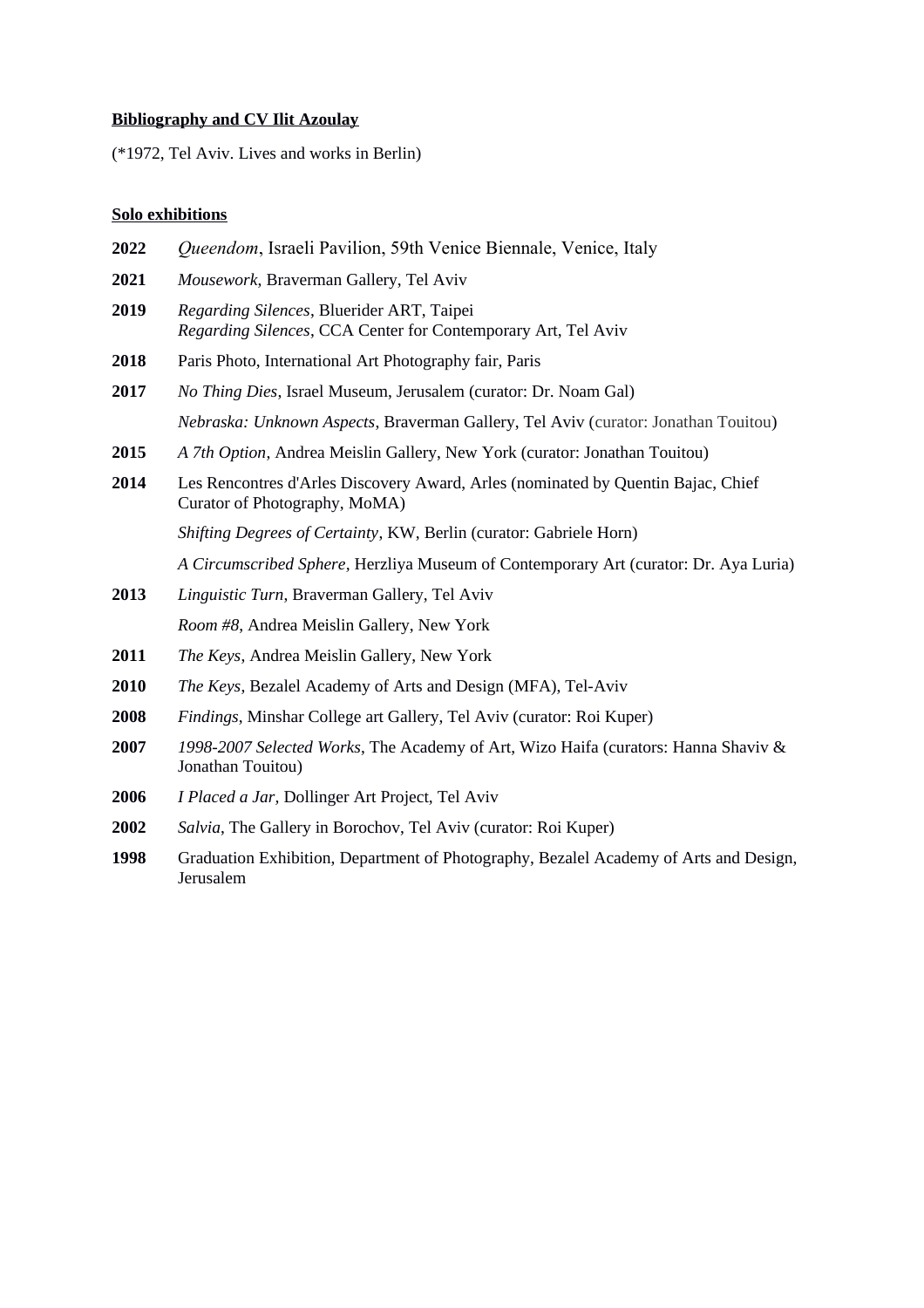#### **Selected group exhibitions**

- **2022** *Take Care: Art and Medicine,* Kunsthaus Zurich, Zurich, Switzerland
- **2021** *Hope Prix Pictet*, Eretz Israel Museum, Tel Aviv
- **2020** *La Colère de Ludd, New Acquisitions*, BPS22 The Art Museum of Province de Hainaut, Charleroi

*31: Women*, Daimler Contemporary, Berlin

*Sk z( )m*, PLATO Ostrava, Ostrava

**2019** *Still Life? 4th Photo Brussels Festival*, Hangar Art Center, Brussels

*The Transfer Agreement*, Bauhaus Museum Dessau

*Transferumbau: Liebling*, Liebling Haus – White City Center, Tel Aviv (curator: Hila Cohen-Schneiderman)

**2018** *Placeless: Following Jacqueline Kahanoff, Photopoetics #8 – Autobiographical Encounters*, The New Gallery in Musrara, Naggar Multidisciplinary School of Art and Society, Jerusalem (curator: Irena Gordon)

*Excavation Mark! Reveal Preserve Glorify,* Hansen House – Centre for Design, Media and Technology, Jerusalem

*Contmporary Local Print*, Jerusalem Print Workshop, The New Gallery Artists' Studios Teddy, The New Gallery in Musrara, Naggar Multidisciplinary School of Art, Jerusalem

*Flood – Contemporary Israeli Photography,* Ashdod Art Museum, Ashdod

*The Big Picture*, The Nelson-Atkins Museum of Art, Kansas City

*KEDEM–KODEM–KADIMA*, CCA Center for Contemporary Art, Tel Aviv (curator: Nicola Trezzi)

*No Place Like Home*, Museu Colecao Berardo, Lisbon (curator: Adina Kamien-Kazhdan)

*Daegu Photo Biennale 2018,* Daegu

**2017** *No Place Like Home*, Israel Museum, Jerusalem (curator: Adina Kamien-Kazhdan)

*Local Compilation*, Ashdod Museum of Art, Ashdod (curators: Roni Cohen-Binyamini and Yoval Bitton)

*Nothing but Longing*, Void Gallery, Derry

**2016** *Photography Today: Distant Realities*, Pinakothek der Moderne, Munich (curator: Dr. Inka Graeve Ingelmann)

*Under the Press of History*, Jerusalem Print Workshop, Jerusalem

*BENE-F-ACTION*, Andrea Meislin Gallery, New York

*Photographers Photograph Photographers*, REA Photography House, Tel Aviv

**2015** *The Biography of Things*, ACCA – Australian Center for Contemporary Art, Melbourne, (curators: Hannah Mathews and Anniks Kristensen)

*Disorder*, Prix Pictet (exhibited 2015-17): Musée d'Art Moderne de la Ville de Paris; Museum of Photographic Arts, San Diego, California; MAXXI Museum, Rome; LUMA Westbau, Zurich; The International Red Cross and Red Crescent, Geneva; CAB Art Center, Brussels; Kunstverein Hamburg; The Municipal Gallery of Athens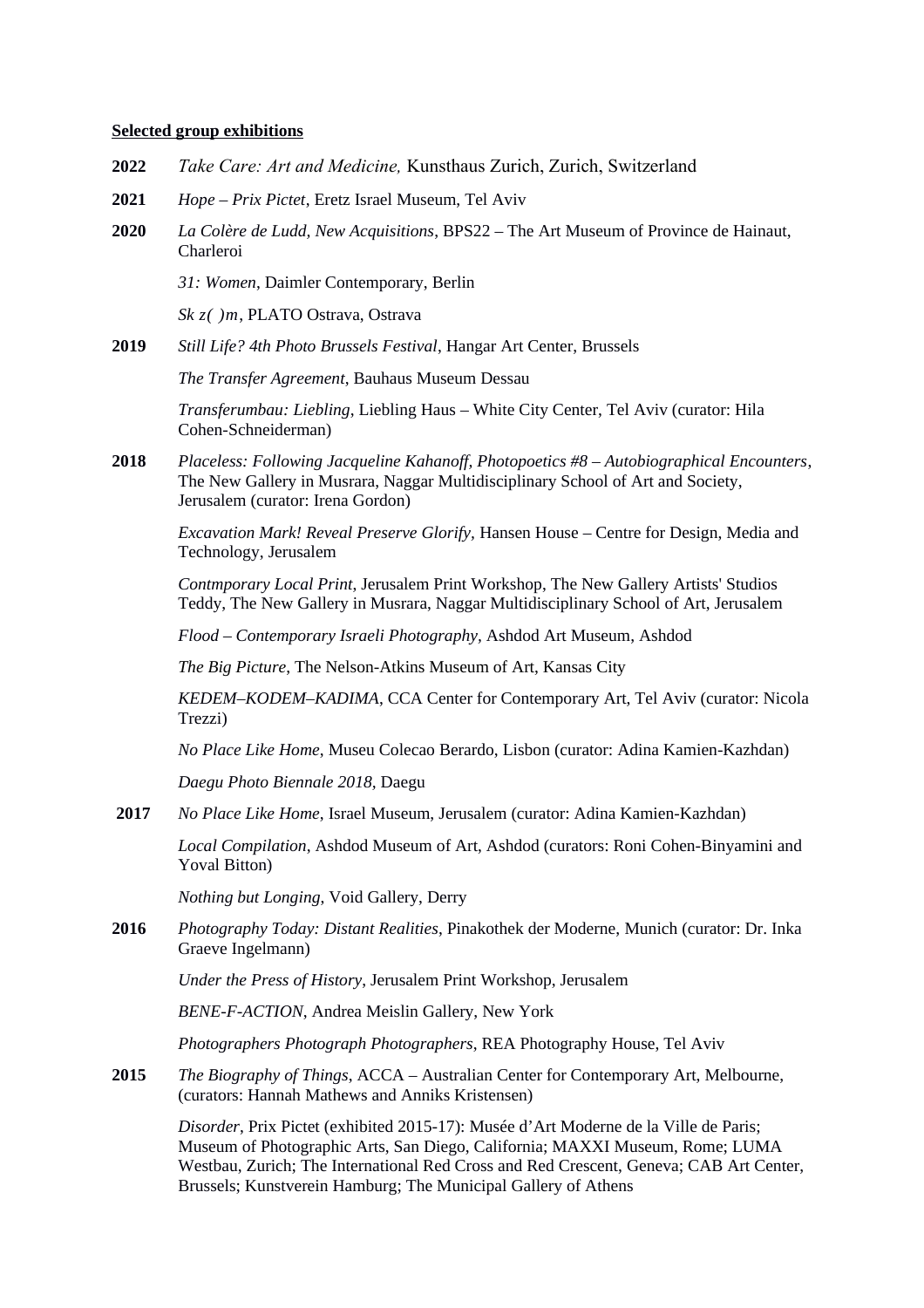*Ocean of Images: New Photography 2015*, MoMA, New York (curators: Quentin Bajac, Chief curator of Photography, Roxana Marcoci, Senior curator, and Lucy Gallun, Assistant curator, Department of Photography)

*[7] Places [7] Precarious Fields*, Fotofestival Mannheim (curator: Urs Stahel)

*Affinity Atlas*, Tang Museum, New York (curator: Ian Berry)

*Re:start*, Braverman Gallery, Tel Aviv (curator: Adi Gura)

*Party Beuys: What Comes After Farce*, Andrea Meislin Gallery, New York (curator: Daniel Bauer)

**2014** *Alterations: Built, Blended, Processed*, Schmidt Centre Gallery, Florida Atlantic University, Florida

*Decadal Variations: 10th Anniversary Exhibition*, Andrea Meislin Gallery, New York

*Until You Get Out of My Voice*, Ashdod Art Museum, Ashdod (curators: Yuval Beaton and Roni Cohen-Binyamini).

*The Double Exposure Project*, Shpilman Institute for Photography, Tel Aviv

**2013** *Collecting Dust in Contemporary Israeli Art*, The Israel Museum, Jerusalem (curator: Tami Manor-Friedman)

*The AIPAD Photography Show*, Andrea Meislin Gallery, New York

**2012** *Tree, For, Too, One,* Scotiabank Contact Photography Festival, Toronto

*Misplaced, Displaced, Replaced*, Rotwand Gallery, Zurich

*Pluriel – A Panorama of Contemporary Israeli artists*, Villa Emerige, Paris (curators: Nathalie Mamane-Cohen and Nathalie Zaquin-Boulakia)

*Eyes in the back of the head*, The Israeli Center for Digital Art, Holon

*Private/Corporate VII*, The Doron Sebbag Art Collection, Tel Aviv, in dialogue with the Daimler Art Collection, Daimler Contemporary, Stuttgart/Berlin (curators: Dr. Renate Wiehager and Tal Yahas)

*Winners 2011*, The Ministry of Culture and Sport Prizes in Art and Design, Petach Tikva Museum of Art, Petach Tikva (curator: Naomi Aviv)

*Accelerating Toward Apocalypse*, works from the Doron Sebbag Art Collection, Givon Art Forum, Tel-Aviv (curator: Tal Yahas)

2011 The Constantiner Photography Award for an Israeli Artist, Tel Aviv Museum of Art (curator: Nili Goren)

*Magic Lantern*, Israel Museum of Art, Jerusalem (curator: Suzanne Landau)

*The Fabulous Eight or The Mysteries of the Enchanted House*, 27 Hissin St. (curator: Sarit Shapira)

*Annual Report 3*, Kayma Gallery, Tel Aviv

*Numerator and Denominator,* Herzliya Museum of Art (curators: Dalia Levin, Tal Bechler, Zeli Gorewich and Tsibi Geva)

*Action. Photography*, Dan Gallery, Tel-Aviv (curator: Ravit Harari)

*Borders*, Bezalel Academy for Art and Design, Photography Department, Jerusalem (curators: Jenna Hanson and Gali Blay); Tel Aviv-Yaffo, Academic College Tel-Aviv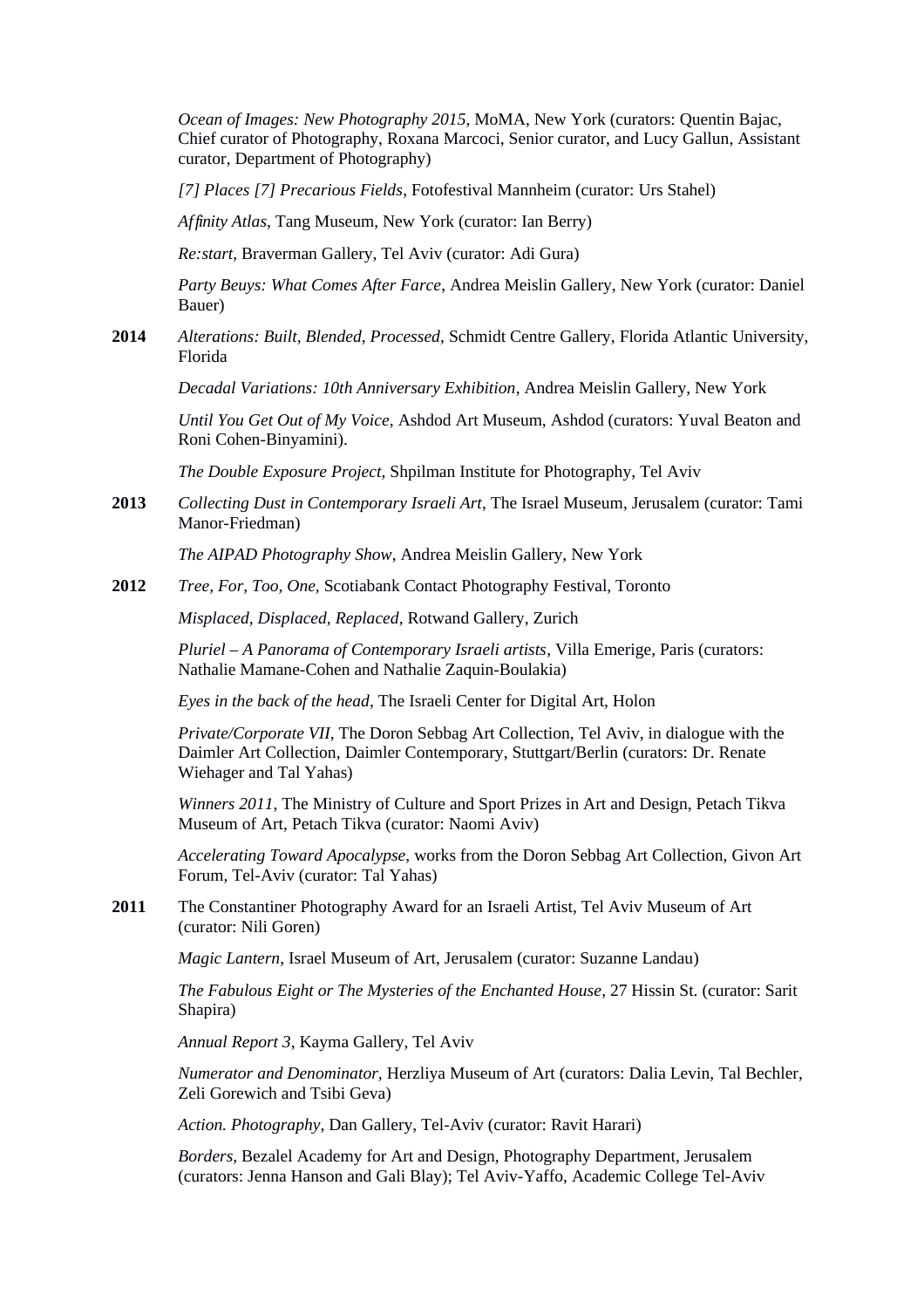(curator: Tamar Drezner)

*Rear Window*, Dan Gallery, Tel Aviv (curator: Ravit Harari)

*Swarze Vilde Chayes*, Zemack Gallery, Tel Aviv

*Indisplace*, Gal-on Gallery, Tel Aviv (curator: Ronit Eden)

*Beauty*, Florentin 45 contemporary art space, Tel Aviv (curator: Roi Kuper)

**2010** *New in Photography: Recent Acquisitions*, Israel Museum, Jerusalem, (curator: Nissan Perez)

> *Do your action's mention, your heart's intentions?*, Design Space, Tel Aviv, (curator: Urs Kuenzi)

*Summer Exhibition*, Noga Gallery, Tel Aviv

*Be my guest*, Diaghilev Hotel, hosting contemporary art Salon, Apart Art gallery, Tel Aviv (curator: Rotem Ritov)

**2009** *Monochrome*, Levontin 7, Tel Aviv (curator: Shay Zilberman) *White Night*, Video work at Kayma gallery, Tel Aviv

*Compassion and Rage*, Minshar College art Gallery, Tel Aviv (curator: Ronit Yedahaya)

**2008** *Art Harvest,* Art Farm Residency, Nebraska (curator: Ed Dadey) *Facing the Sea*, Cinematheque, Tel Aviv (curator: Yehudit Metzkel) *Snap Shot*, Contemporary art Gallery, Ofakim

*Tea for Two*, Museum of Israeli Art, Ramat Gan (curator: Yehudit Metzkel)

**2005** *Urim*, Israel Museum, Jerusalem (curator: Amitai Mendelson)

*Objects and Compassion*, Gallery 33, Tel Aviv (curator: Dror Burstein)

*Lights*, in conjunction with the Adi Foundation project "Light and Matter", The Israel Museum, Jerusalem (curator: Amitai Mendelsohn)

*Four Houses*, Mishkenot Sha'ananim Gallery, Jerusalem (curator: Irena Gordon)

*Four Walls,* The Gallery of Kibbutz Nahshon (curator: Yael Keini)

- **2004** *Under the Surface*, Jah-Pan Gallery, Tel Aviv (curator: Tali Ben-Nun)
- **2001** *Scratched Apple*, Yung Yiddish space, Jerusalem

### **Awards**

- **2017** Israeli Culture and Sports Ministry Prize
- **2015** The Prix Pictet Global Award in Photography and Sustainability (finalist)
- **2013** Mifal HaPais Award for Arts and Culture
- **2011** Israeli Culture and Sports Ministry Prize

The Constantiner Photography Award for an Israeli Artist, Tel Aviv Museum of Art

- **2010** Gerald Levy Prize for a Young Photographer, The Israel Museum, Jerusalem Awarded for Excellent Achievements, MFA program Bezalel Academy
- **2008** America-Israel Cultural Foundation Prize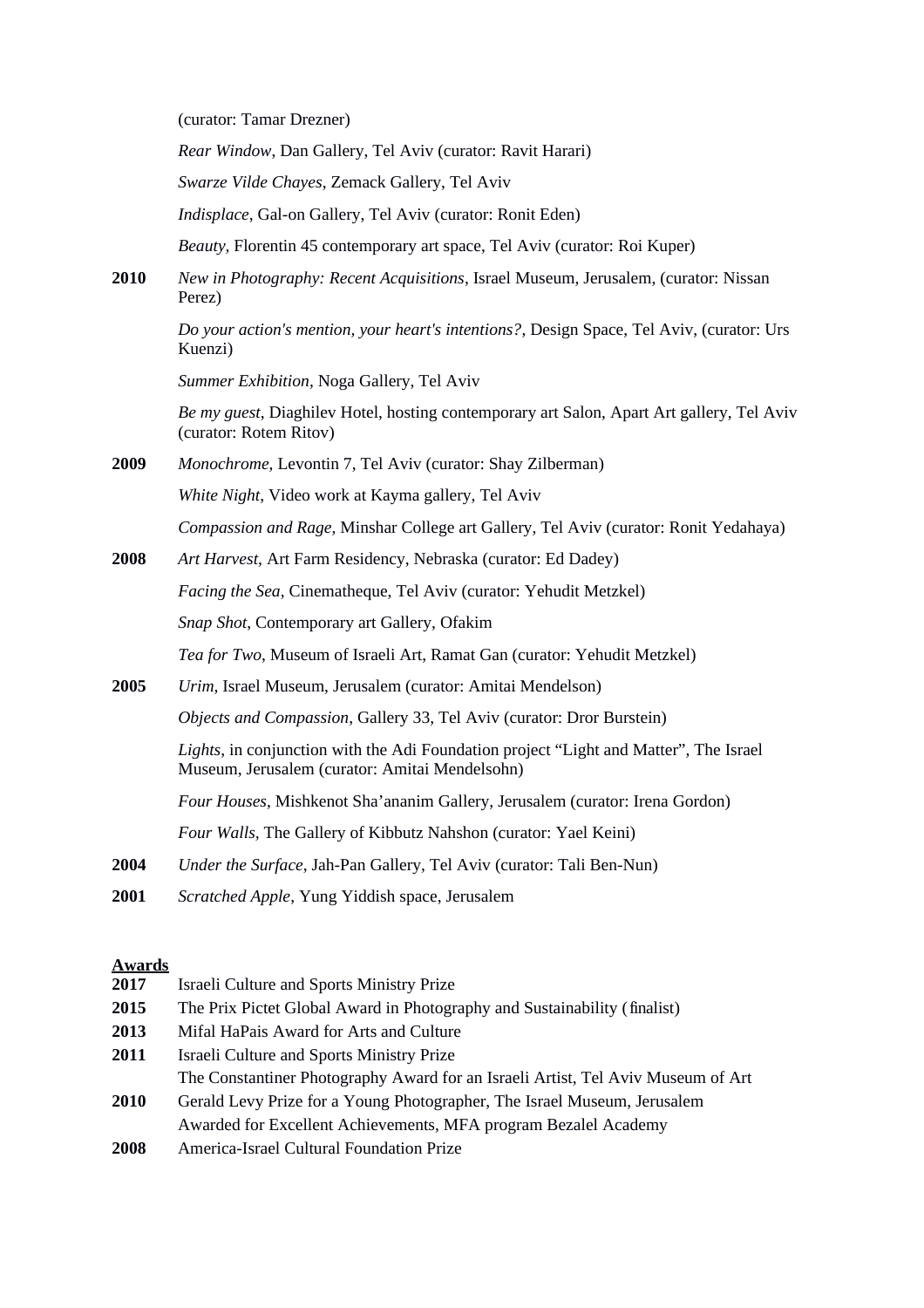## **Teaching**

2012-18 MFA , Bezalel Academy of Arts and Design, Tel Aviv

- 2010-18 Shenkar College of Engineering and Design, Ramat-Gan
- 2009-11 Department of Photography, Bezalel Academy of Arts and Design, Jerusalem
- 2004-11 Hamidrasha School of Art, Beit Berl Academic College
- 2005-10 Photography Department, Minshar School of Art, Tel-Aviv
- 2001-06 The Israeli Center for Digital Art, Holon, Israel 2003-2006 Department of Photography, Camera Obscura, Photography Department Tel Aviv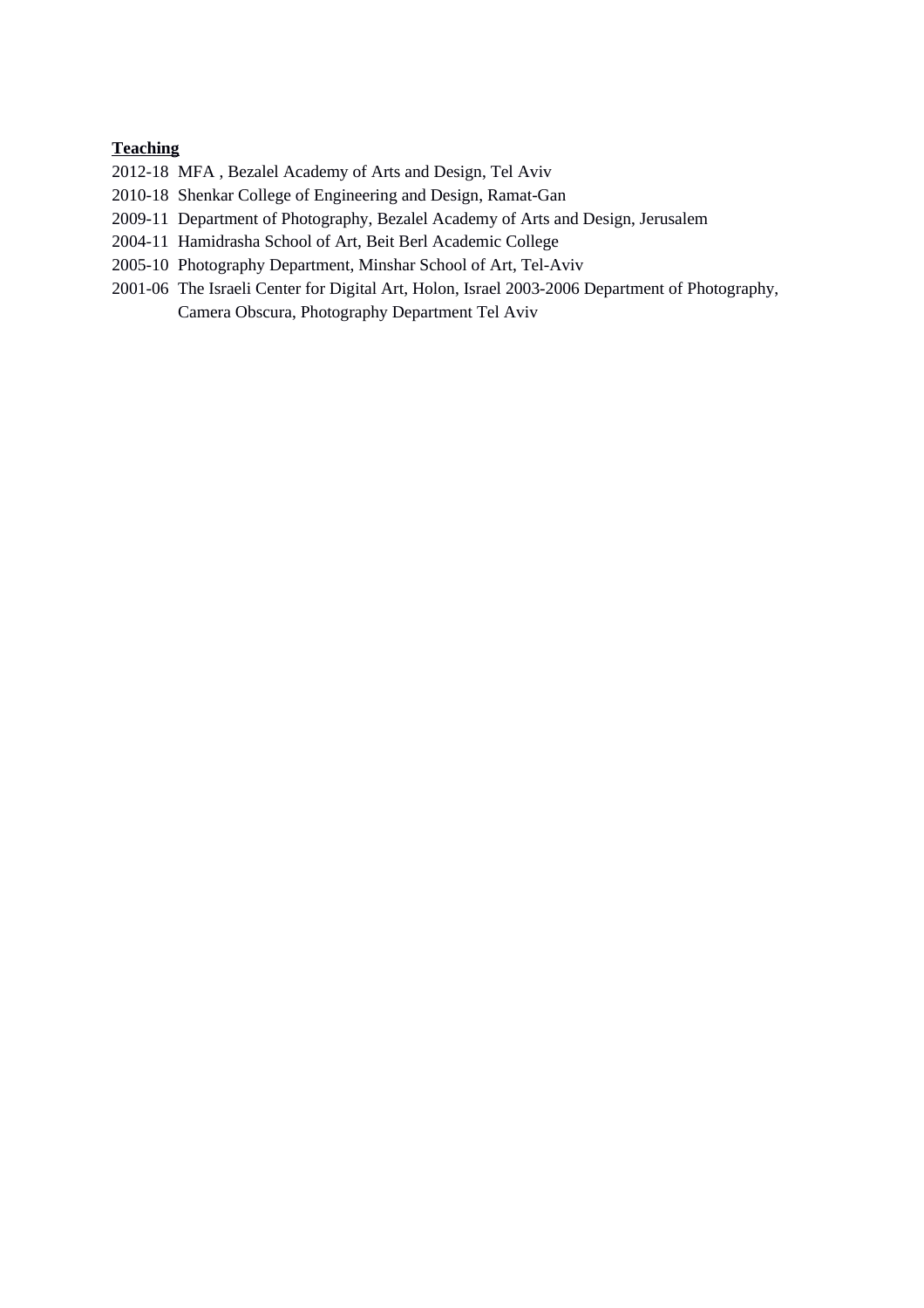### **Monographs**

*Ilit Azoulay: No Thing Dies*, ed. by Maurin Dietrich, Mousse Publishing, Milan, 2019.

*Ilit Azoulay: a 7th Option*, ed. by Jonathan Touitou, pub. by Andrea Meislin Gallery, New York, 2015.

*Ilit Azoulay: Finally Without End*, ed. by Orit Bulgaru, Sternberg Press, Berlin, 2014.

*Ilit Azoulay: Shifting Degrees of Certainty / KW Pocket*, ed. Adela Yawitz, pub. by KW Berlin and Spector Books, Leipzig, 2014.

### **Other publications**

*Prix Pictet, Confinement*, ed. by Stephen Barber and Michael Benson, teNeues Media, 2020, p. 16-17.

*The Lift. The Transfer (Haavara) Agreements: Artistic Research*, ed. by Edited by Hila Cohen-Schneiderman, published by Leibling Haus and Bauhaus Dessau, 2019.

*Still Life ? A journey through time*, 4th edition of PhotoBrussels Festival / Catalogue 2019, published by Hangar Photo Art Center, 2019, p. 6-9.

*A Lonely Singer is the Heart: Oriental Music in Israel*, published by Ashdod Museum of Art, 2017.

*Under the Press of History*, published by Jerusalem Print Workshop, 2016, p. 24-31.

*Fotografie heute: Distant Realities*, exh. cat. published by Pinakothek der Moderne, Munich, 2016, p. 35-42.

*The Biography of Things*, exh cat. published by the Australian Centre for Contemporary Art, Southbank, Australia, 2015, p. 8-13.

*Pluriel – A Panorama of Contemporary Israeli Art*, exh. cat., published by Art Absolument, Paris, 2012, p. 66-71.

### **Selected press**

Samsami, Behrang, Politik & Kultur, *Verborgenes ans Licht bringen*, issue 12/2020-01/2021, p. 14.

*B*anai, Nurit, *Transferumbau: Liebling*, on: Artforum, 2019.

Tabachnik, Roseanne, *Ilit Azoulay's "Regarding Silences" Reveals a Hidden Past*, on: Whitewall Art, 2019.

Yawitz, Adela, *Ilit Azoulay: Regarding Silences*, on: Artforum, 2019.

Setter, Shaul, *Ilit Azoulay's 'No Thing Dies' at the Israel Museum in Jerusalem*, Haaretz newspaper, July, 2017.

Raad, Josh, *This Photographer Takes Selfies with Complete Strangers*, Time, July, 2015.

Padley, Gemma, *Dispatches from Arles 2014: the highs and lows*, British Journal of Photography, July 2014.

Armon Azoulay*, Ellie, Trier, Classer, Ranger*, Art Press, January 2014.

Riger, Birgit, *Berlin Fragments*, Taggespiegel, September 2014.

Landau, Suzanne, *In the Studio: Ilit Azoulay*, Art in America, November 2013.

Adela Yawitz, *OH-SO-ARTY: Israeli guide to the Israeli Contemporary Art Scene*, October 2013.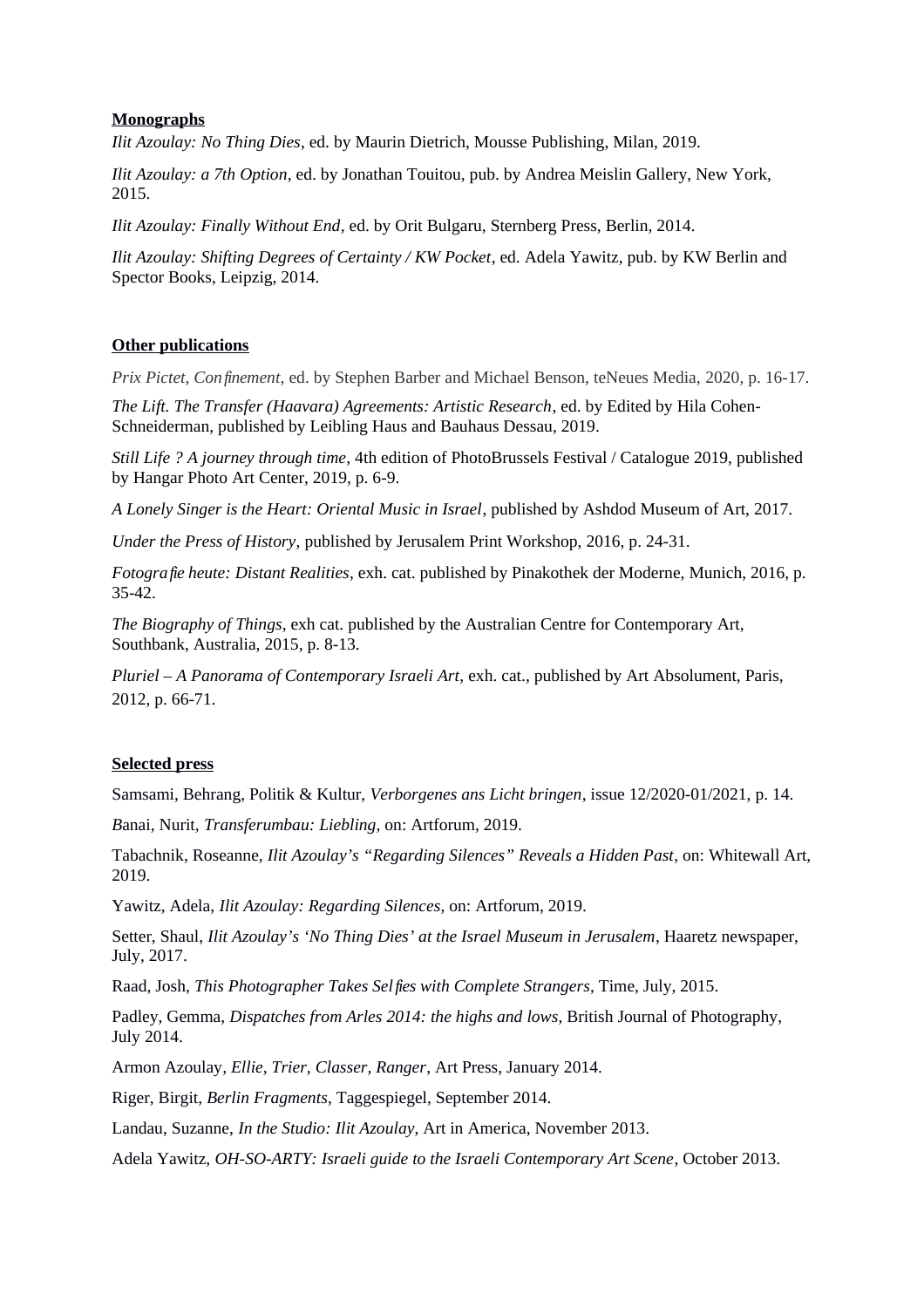Armon Azoulay, Ellie, *On Eagles' Wings*, Haaretz, May 2013.

- Armon Azoulay, Ellie, *Room #8 Purchased by the Pompidou Collection*, Haaretz, April 2013.
- *Going on About Town: Art*, The New Yorker, April 2013.
- Cornet, Laurence, *Construction, Deconstruction*, Le Journal, March 2013.
- Dr. Lurie, Aya, *Ilit Azoulay: Linguistic Turn*, Maara'v, June 2103.
- Sheffi, Smadar, *Magic Lantern*, Haaretz, February 2012.
- Sheffi, Smadar, *Beauty*, Haaretz, February 2012.
- *Going on about town*, The New Yorker, July 2011.
- Simblist, Noah, *Between the miniature and the gigantic*, Daily Serving, April 2011.
- Sheffi, Smadar, F*inal Exhibition Bezalel MFA*, Haaretz, June 2010.
- Armon Azoulay, Ellie, *Studio visit*, Haaretz, December 2010.
- Dr. Ganor, Eilon, *When Neurobiology Meets Photography*, Maarav Magazine, January 2008.